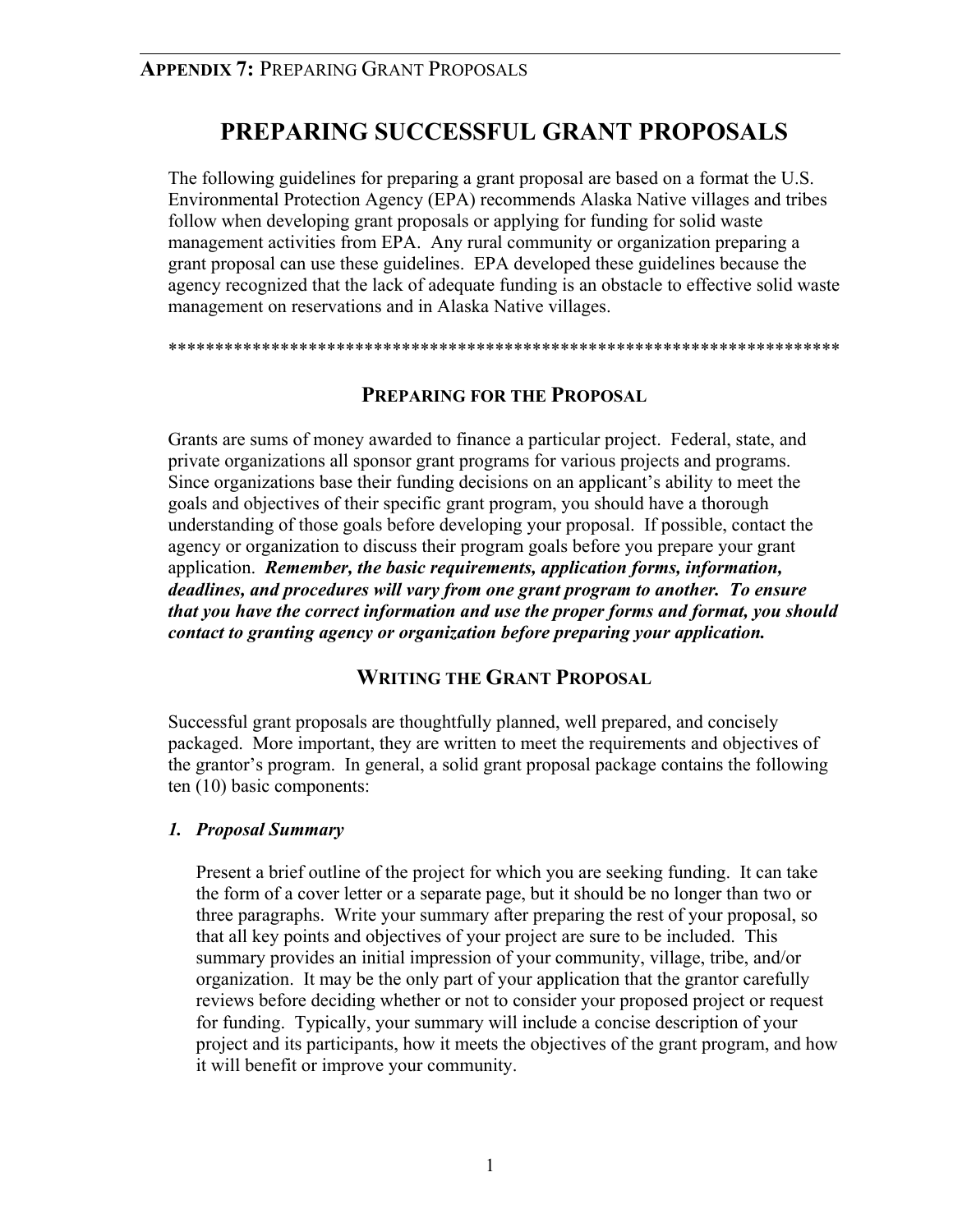### *2. Title*

Provide a descriptive name for your project. Do not make your title to long. You want it to catch the attention of the grantor and interest them in your proposal.

### *3. Background*

This section of your proposal includes information about your community, village, tribe or organization and a general description of your project. Some features to consider for this part of your proposal are a brief history of your community, tribe, and/or organization; resumes or related work experience of key staff members for the proposed project; goals of your community and how they relate to the grantor's program; track record and summary of experience with other grants or similar types of projects; and any success stories you have had over the years. The idea of the background section is to give the grantor information that will help them to understand your community and what it is trying to achieve with your proposed project or why you need this particular source of funding.

#### *4. Problem Statement or Needs Assessment*

In this section of your proposal you will provide the grantor with a clear, concise and well-supported statement of your problem that will be overcome using the grant funds you are requesting from the agency or funding organization. Typically a problem statement is no more than two or three sentences long. Your problem statement should state what your problem is, why you need to solve it, and how you will do it.

## *5. Goals*

 In this section of your proposal you will describe the goals of your project in detail and how the funds you are requesting will help you accomplish them. Be sure to describe the expected results and benefits for each of your objectives (remember an objective is what you will do to reach your goal). You should also list the specific criteria of the grant program, and describe how your proposed goals, objectives and activities meet each of the criterion established for the funding program. Your goals should show how your project will meet all of the funding agency's or organization's objectives for its grant program. There should be a clear link between the goals of the funding agency or organization and your proposed project.

#### *6. Activities*

Be sure to provide a step-by-step list of tasks that will be completed so that you can meet the goals of your project. Break larger tasks into smaller ones and present them in a timeline. This breakdown provides you with an opportunity to consider staff, materials, and other resource needs for your project.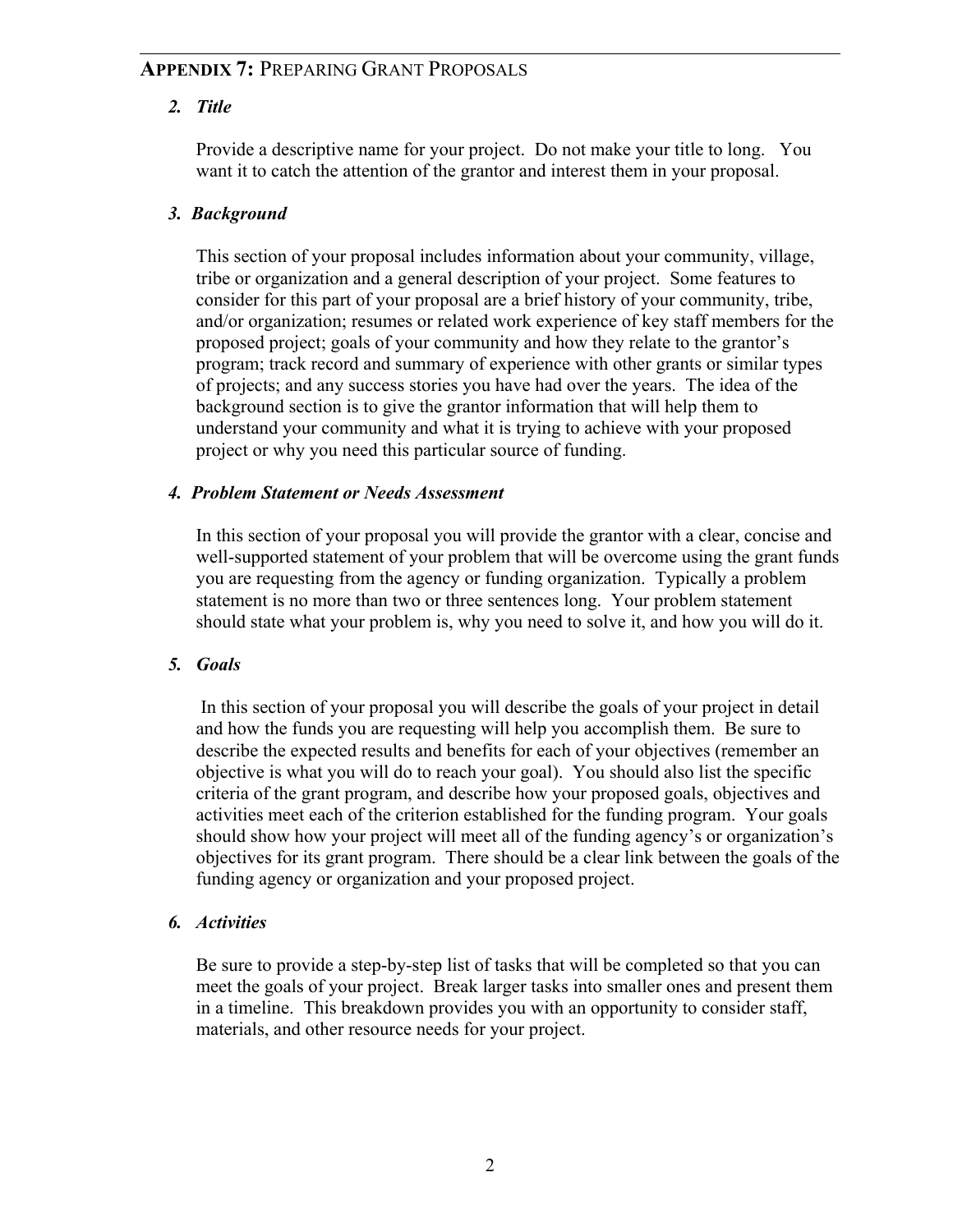#### *7. Methodology for Measuring Success*

Describe what the project will accomplish and how you will measure the progress made under the grant. For example, the section could describe how your community would determine whether the project made an impact on the problems you sought to correct or whether or not it achieved your stated objectives. You might want to include a description of what you could do to improve your program in the future. Methods of measuring success can be in the form of an evaluation of the project, a chart comparing what was achieved to what was proposed under the grant or a comparison of conditions before and after by using pictures showing before and after the project was completed or program implemented.

### *8. Timeline*

Describe approximately when each activity will be completed in terms of the timeframe for your project (e.g., Month 1 to Month 24) rather than specific dates. The activities identified on your timeline should correspond to those activities proposed in your grant. Typically activities are shown on a monthly basis on most timelines.

### *9. Sustainability*

List anticipated sources of continued funding to be used when the proposed grant ends. You also may be required to list other current sources and amounts of funding that you have obtained for use on your proposed project. This section focuses on describing how you will keep the project going in the future, as well as future activities you may undertake that are related to your proposed project.

## *10. Budget Detail*

This section describes how the grant funds will be spent. At a minimum, your budget detail should be divided into the following categories: personnel, fringe benefits, travel, equipment, supplies, and other expenses. "Other" can be divided into telephone, rent, photocopying, and mailing costs, etc. If the grantor requires applicants to provide matching funds or in-kind contributions, use separate columns for requested funds, matching funds/in-kind contributions, and total project costs. You should also include a brief narrative for each item in your budget. Be sure to explain any unusual expenses identified in your budget.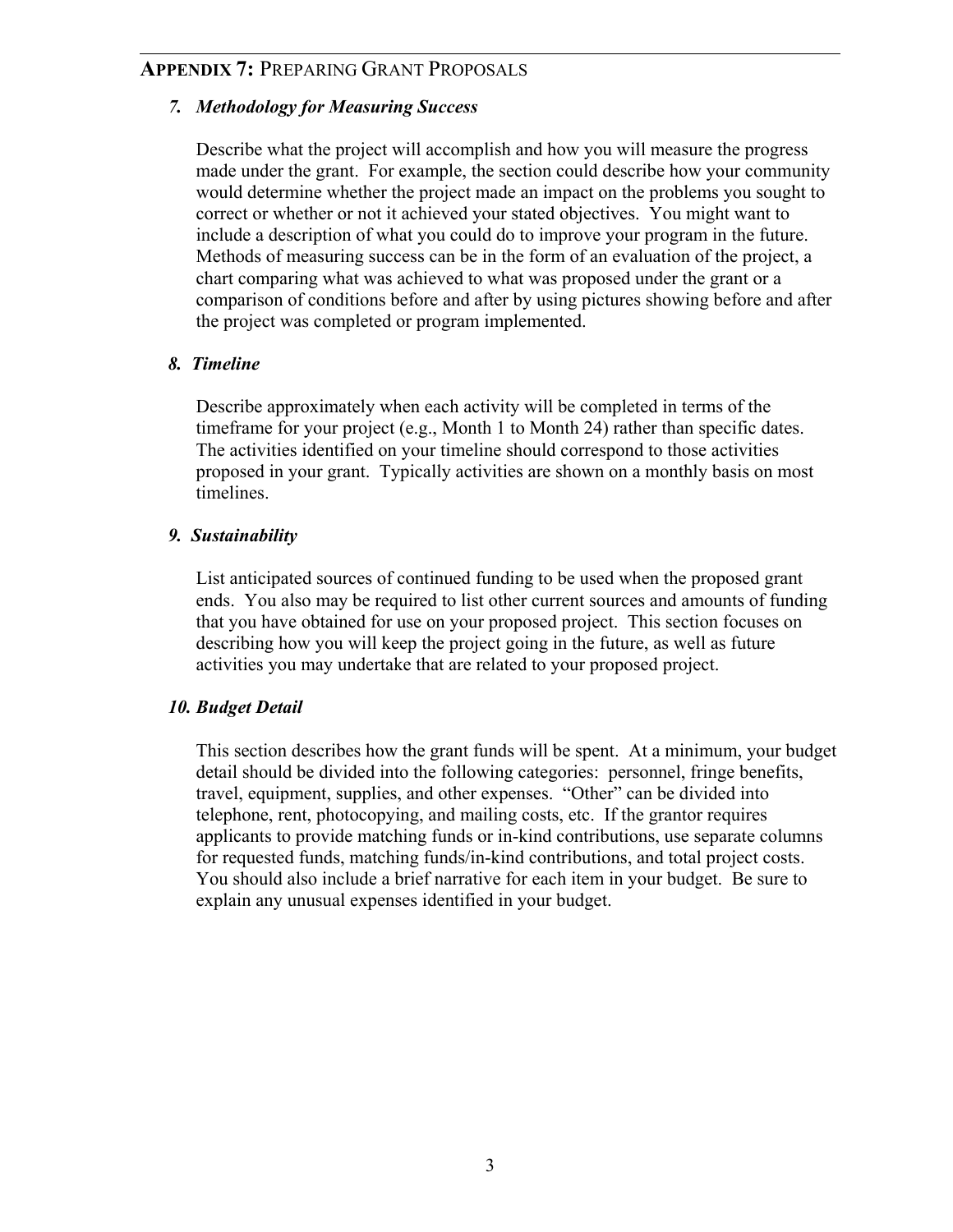# 5 **CHECKLIST FOR PROPOSALS**

- $\Box$  The proposal clearly describes how the project will meet the criteria outlined for the particular grant program.
- $\Box$  There is a clear identification and background description of the population to be served by the grant.
- $\Box$  The proposal mentions other groups with whom the community will partner. The application includes letters of commitment from these groups.
- $\Box$  The proposal adequately outlines the problem and the approach to solving it.
- $\Box$  The proposal clearly links the goals of the particular project to those of the agency or organization providing the funding.
- $\Box$  The application identifies specific tasks, objectives, and timeframes.
- $\Box$  The methods for evaluating or measuring the success of the project are clear, and success is achievable.
- $\Box$  The project can be completed in the specified funding period. Include a timeline showing activities when activities will be completed.
- $\Box$  The budget figures add up and the budget is included in the proposal.
- $\Box$  The basic requirements (e.g., correct number of pages and copies, etc.) have been met. Be sure all required forms and any required signatures are also included.
- $\Box$  The application includes all the information specifically requested by the funding organization or agency.
- $\Box$  The proposal has been checked for spelling, grammar, and typographical errors, as well as for format consistency.
- $\Box$  The proposal is submitted or postmarked by the due date for application. Be sure to check on whether the grantor has to actually receive the proposal by the closing date or that a postmark is acceptable for showing that the proposal was submitted by the closing date.

Source: Adapted from *Preparing Successful Grant Proposals,* EPA Office of Solid Waste & Emergency Response, December 1997.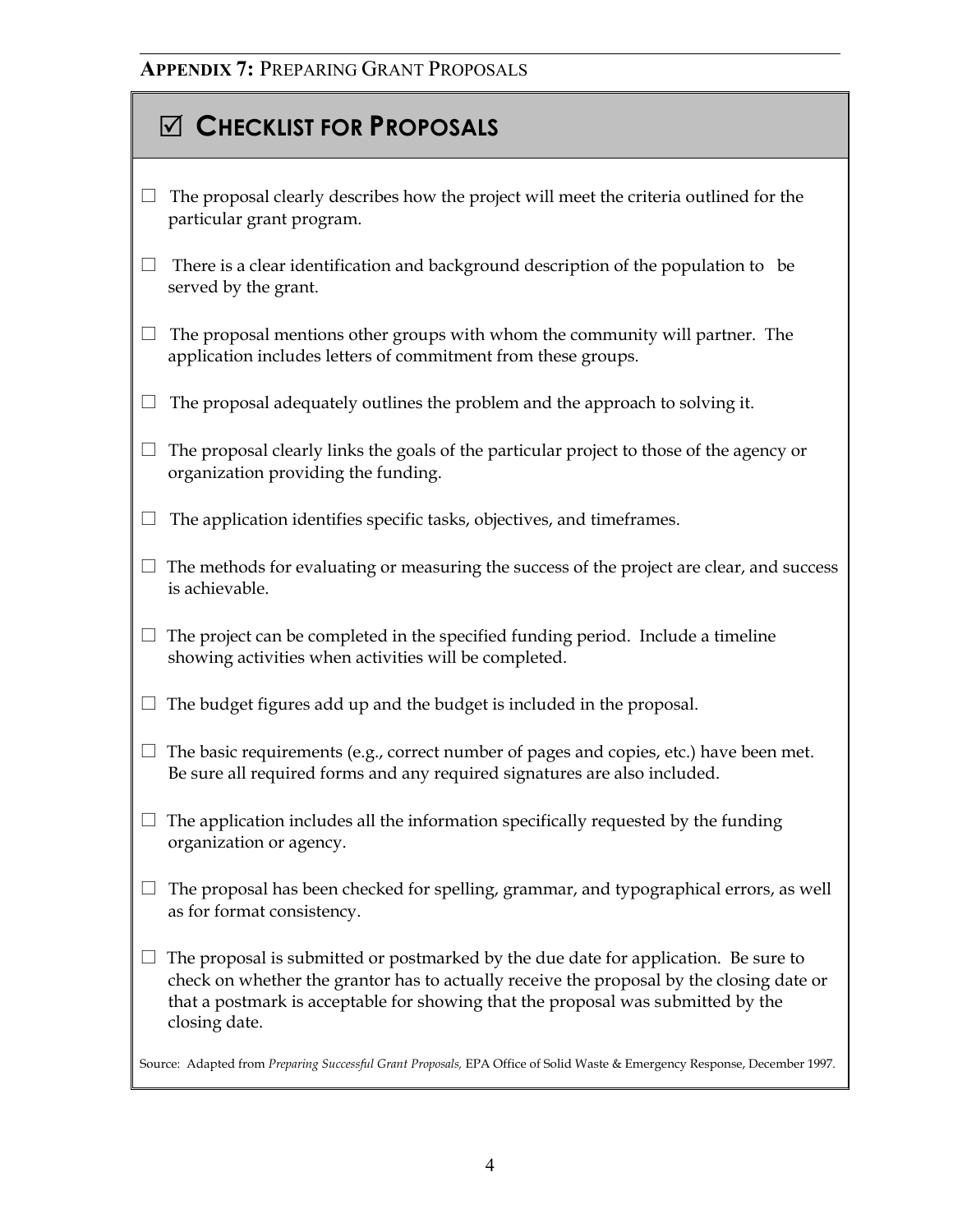#### **WHAT YOU NEED TO KNOW TO RECEIVE FUNDING FOR YOUR COMMUNITY** *"Lessons Learned by Already-Funded Villages"*

- *1. KEEP TRYING.* It may take three or four attempts at applying for a variety of different grants before your community gets anything. However, each time your community applies for a grant, your community's name is going into the agency's records, and you will be remembered the next time you apply for funding. Different agencies share information with one another. Sooner or later, you will get your funding...the key is just to keep trying and be patient, eventually you will get funding for your community.
- 2. **KEEP CALLING.** An old saying goes, "The squeaky wheel gets the grease." This means that when agencies don't have enough money or time for every community, they are often more likely to help those communities that keep contacting them for help. By calling an agency repeatedly it lets them know you are serious about your project, your community is dedicated to what it is doing and it stays focused. This all helps with getting discretionary funding.
- 3. TALK WITH YOUR COMMUNITY. Agencies tend to award grants to those communities that have the full support of the community. Whenever possible, get letters of support from local community groups, your city or tribal council, and other agencies. Form a work group to look at ways to deal with your problem. Have community members sign a community petition supporting your proposed project and request for funding. The more you can show that your community supports what you are doing, the better your chances of receiving funding for your project or program.
- *4. TALK WITH OTHER COMMUNITIES.* You may be able to find out really useful ways to stretch your money or get funding from a different source. Agencies tend to favor funding projects where two or more communities work together with one another.
- **5. TALK WITH LOCAL GOVERNMENTS.** Agencies tend to favor projects where different governments and community groups cooperate. For example, a project that will be done jointly by the city and tribal councils and Village Corporation may receive more favorable consideration than a project being proposed by just your city council.
- *6. CONSIDER SMALL STEPS.* You may not be able to fund your planning, open dump closure, and set-up a community collection system all at once. It is often much easier to get smaller grants, so consider doing your project or program in stages. For example, get funding to do your planning for closing your open dump, and then while you are doing your planning apply for funding to actually do your open dump closure, and while you are doing your closure project you can search and apply for funding to set up a collection system for your community. A simple, straightforward, and small project such as carrying out a community waste assessment or constructing a burn box will have a better chance of being funded than a single, big multi-million dollar project. Agencies tend to fund projects in communities that are receiving grants from several different sources. The fact a community is receiving several grants for a project shows agencies that a community is committed to what it is doing and will most likely succeed at completing their project.